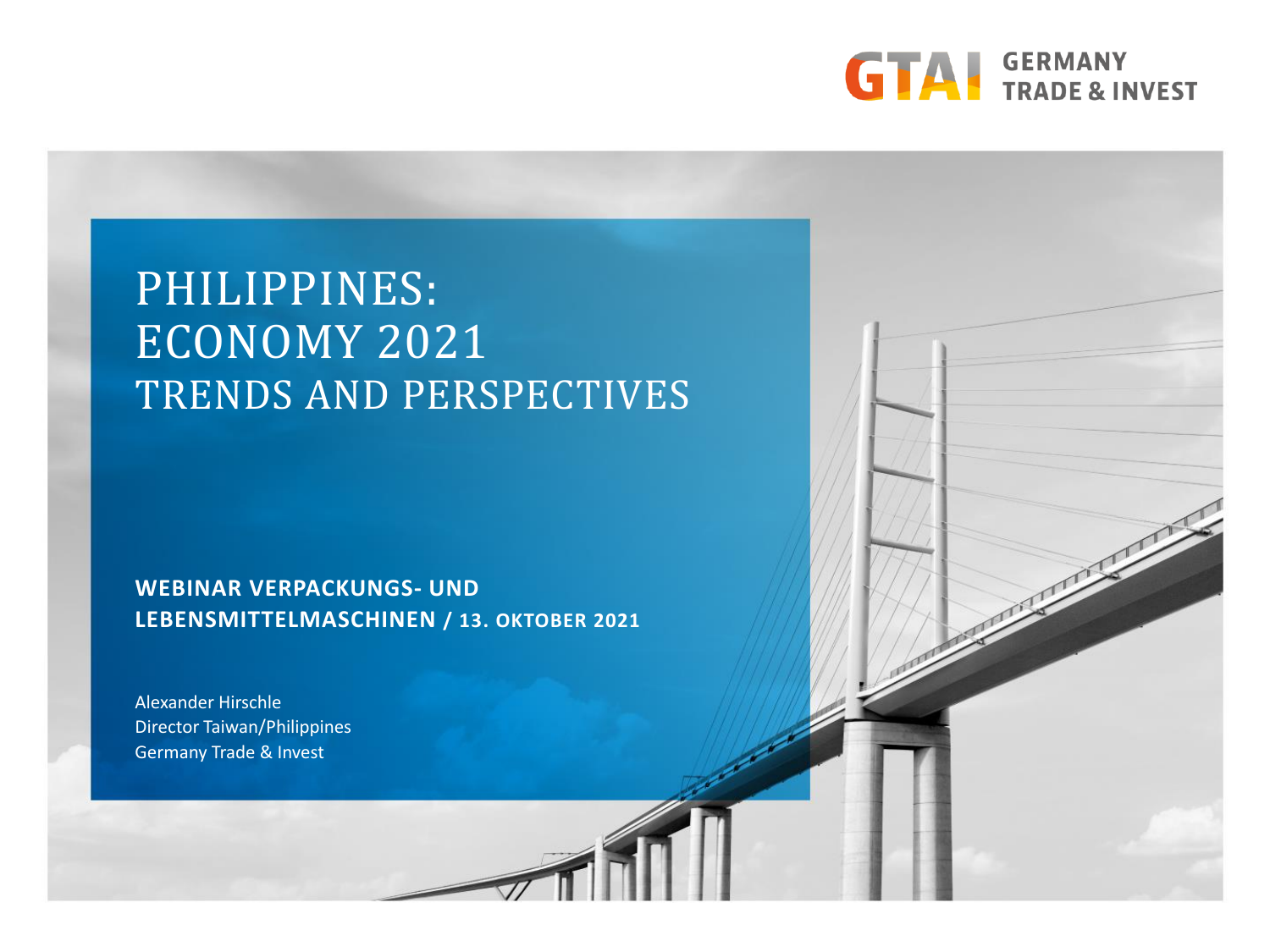# **Philippine Economy**

#### Content

- **Basic Facts**
- **1) Growth market**
- **2) Covid-Crisis**
- **3) Consumption**
- **4) Structure/Sectors**
- **5) Investment**
- **6) Trade**
- **Future: Recovery**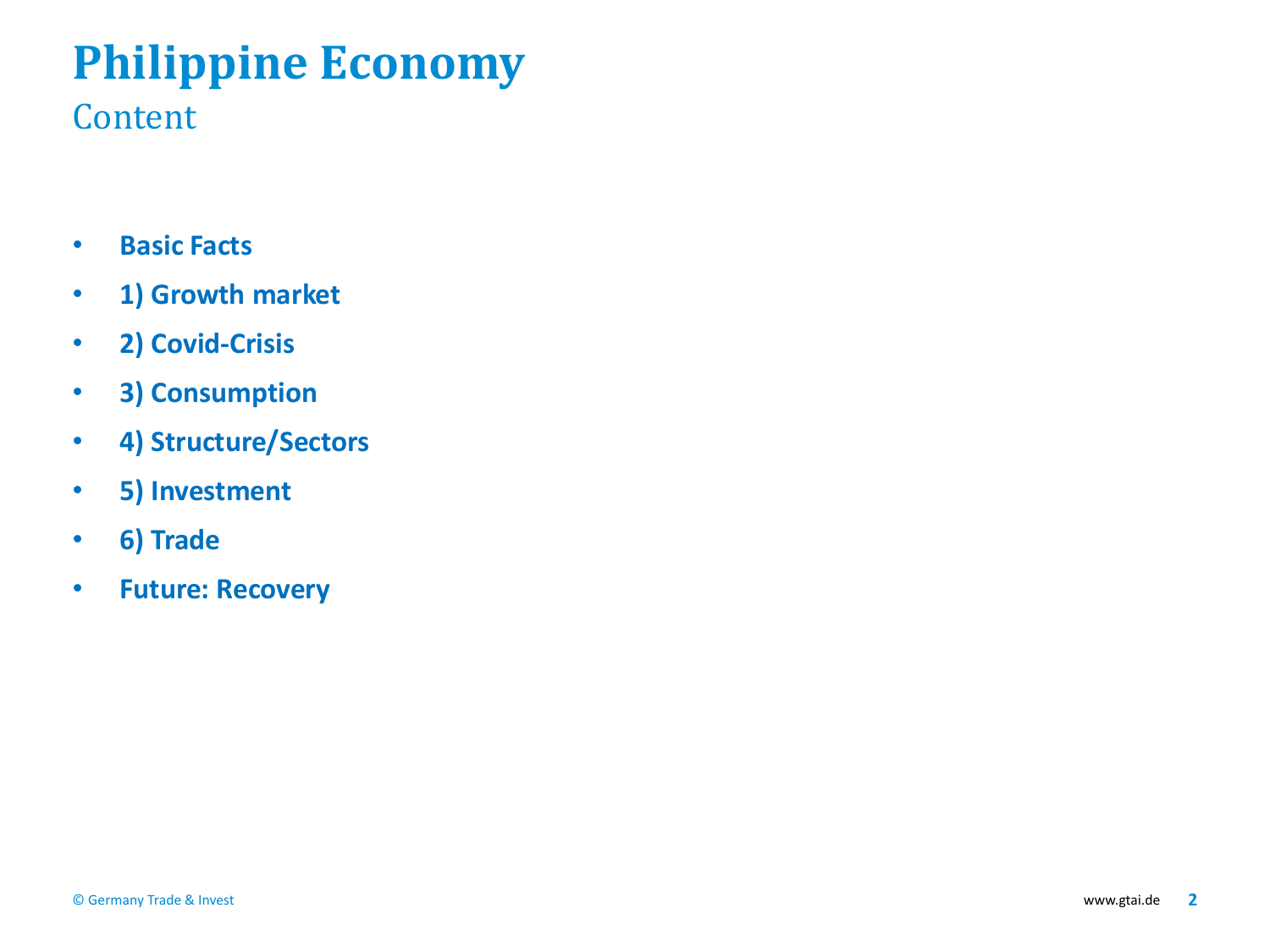### **World GDP by countries** (Billion US\$)

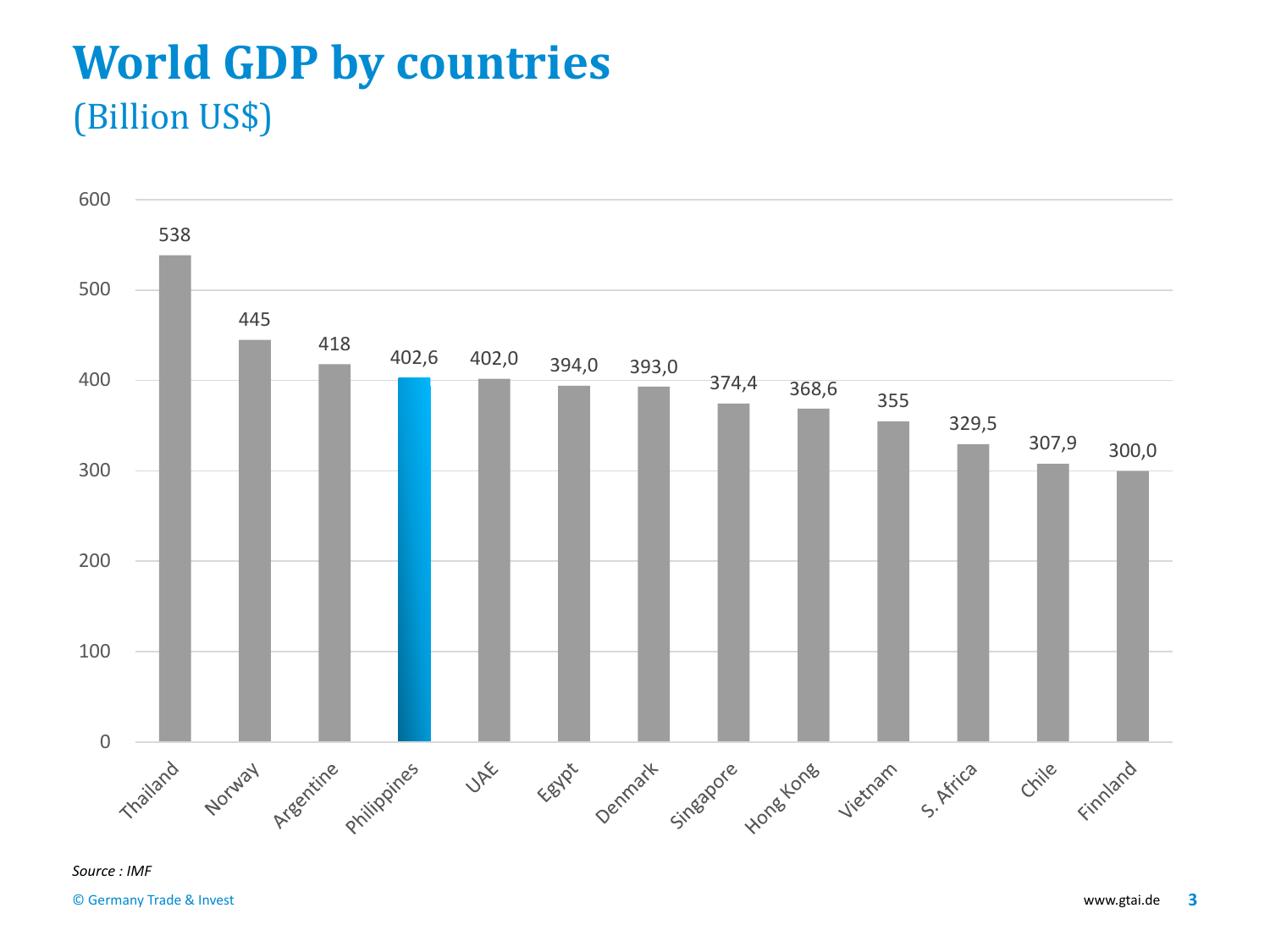# **Philippines GDP**

#### Growth Rate (%)

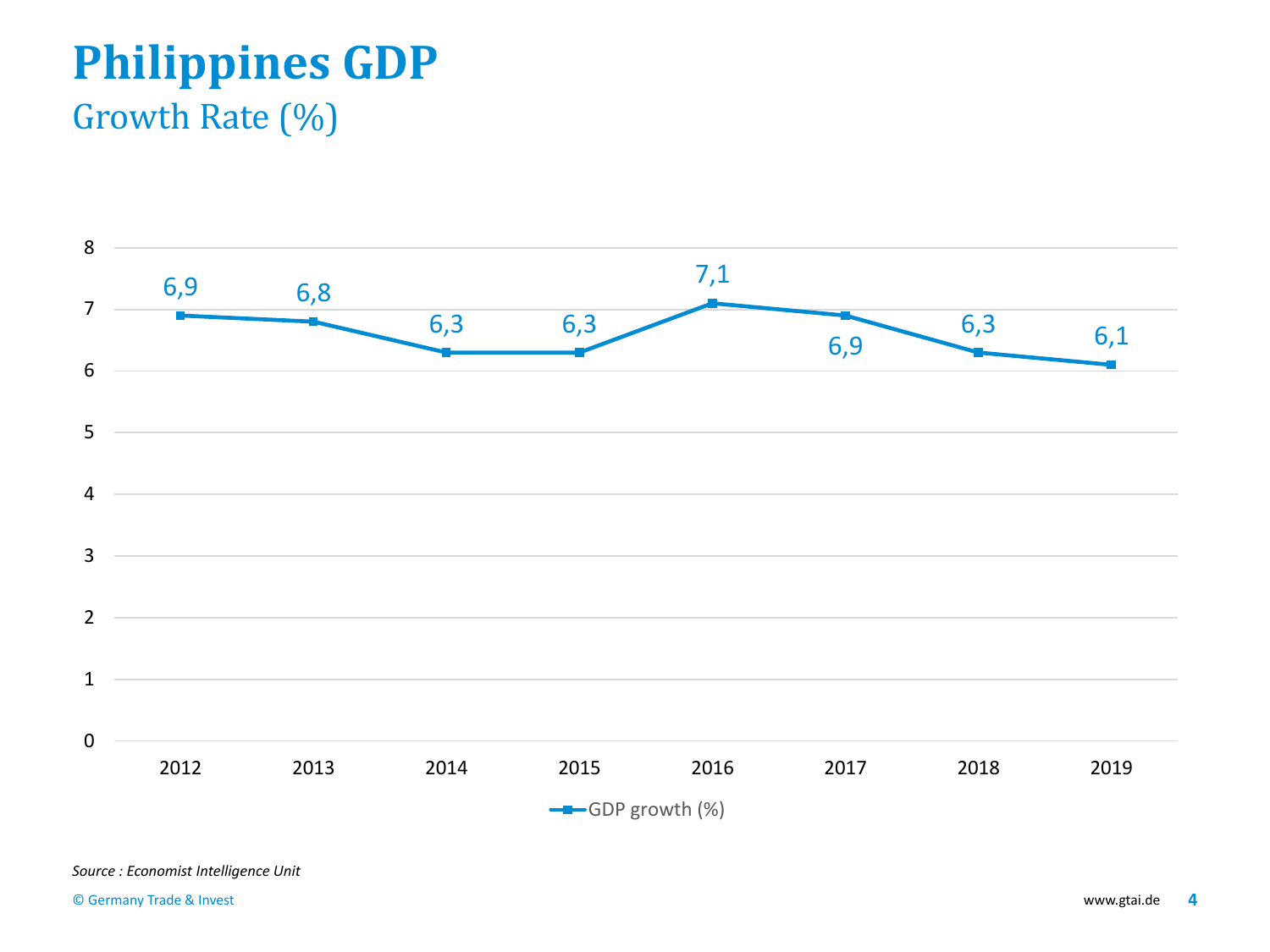# **GDP Growth Rates**

#### Quarter (YoY)



#### *Source : Economist Intelligence Unit; \*) estimate*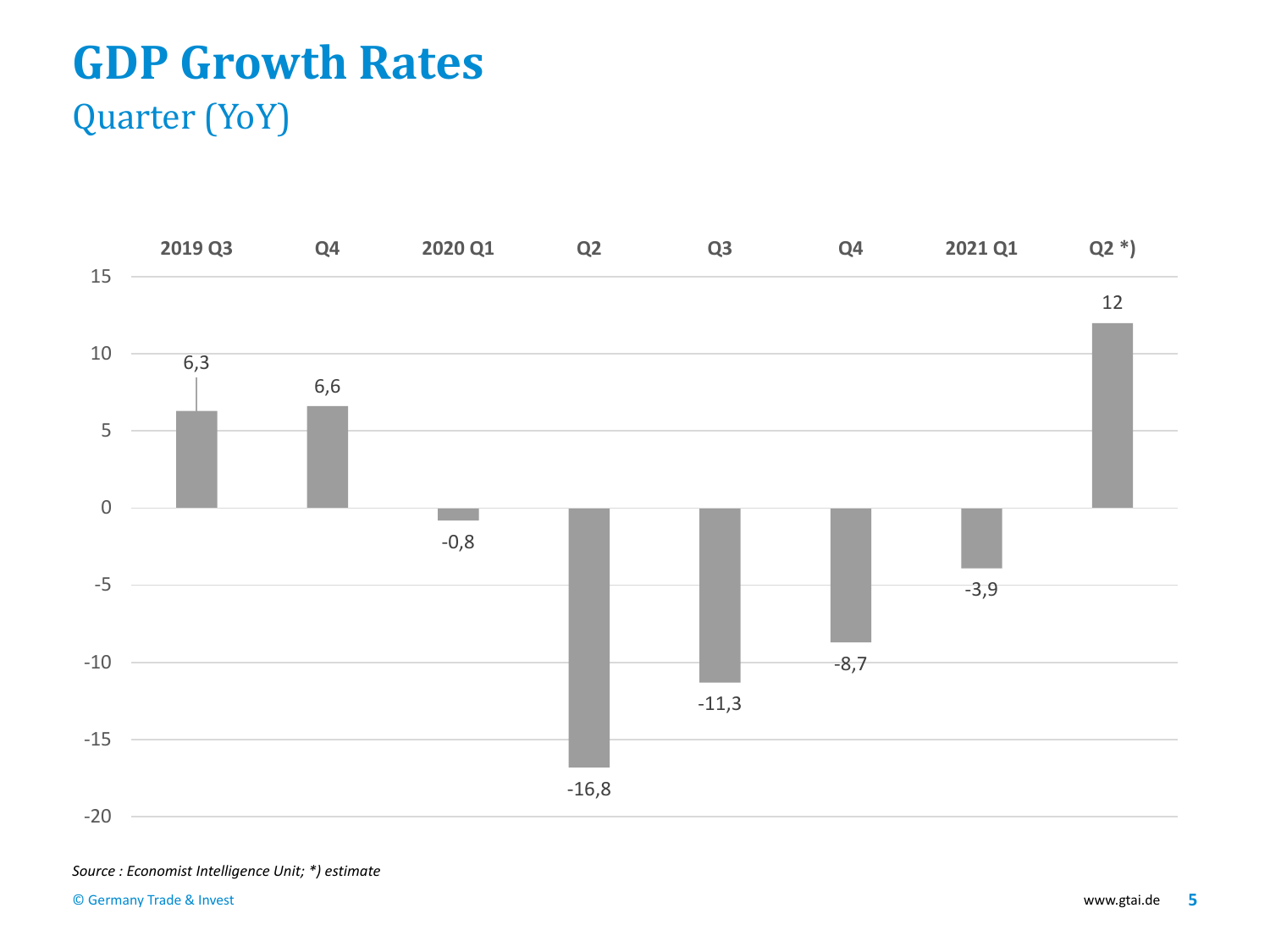# **Philippines GDP**

#### Growth Rate (%)

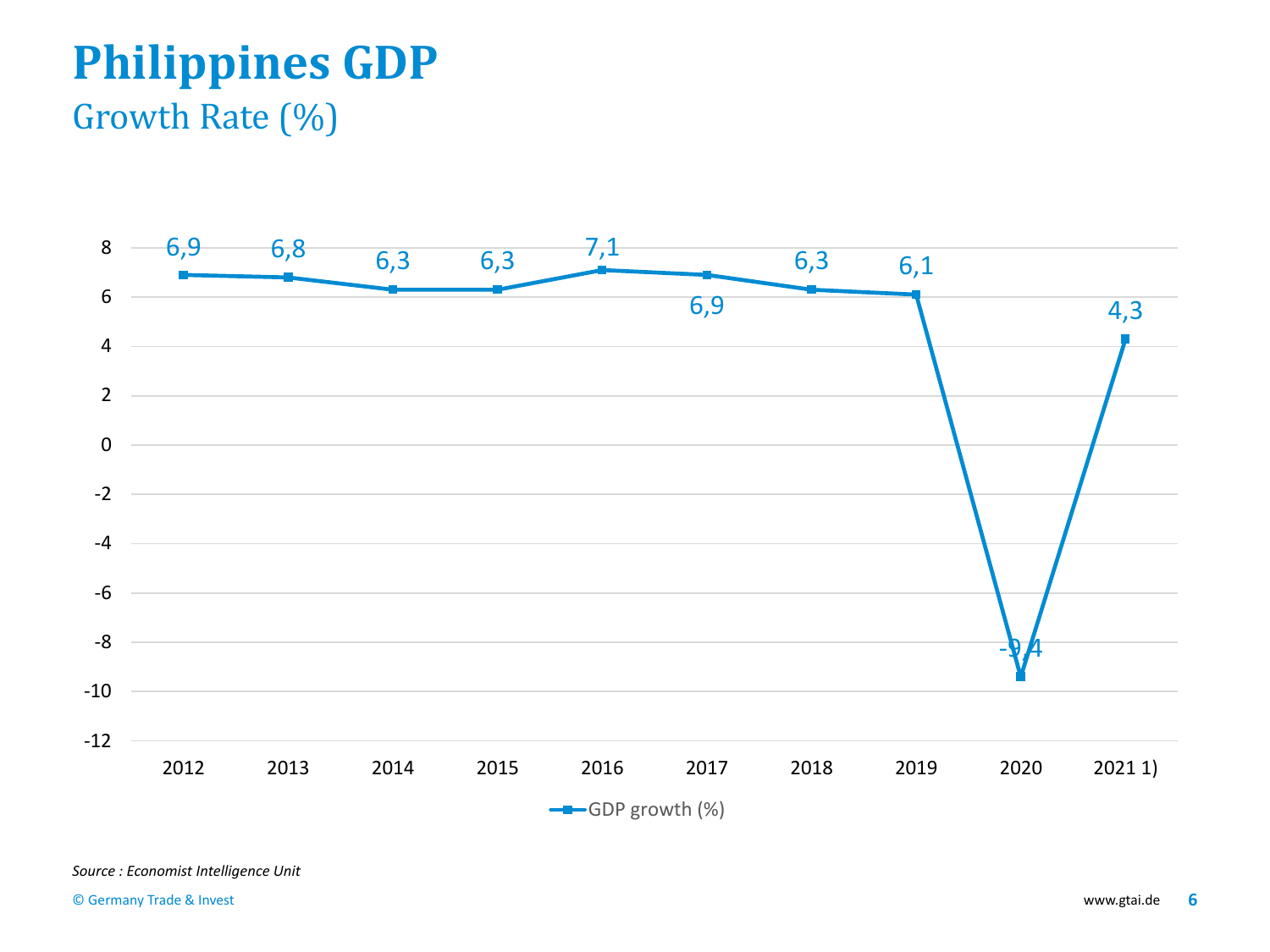## **Philippines Economic Outlook**  Growth Rate (%)



1) forecast 2) merchandise *Source : Economist Intelligence Unit*

© Germany Trade & Invest www.gtai.de **8**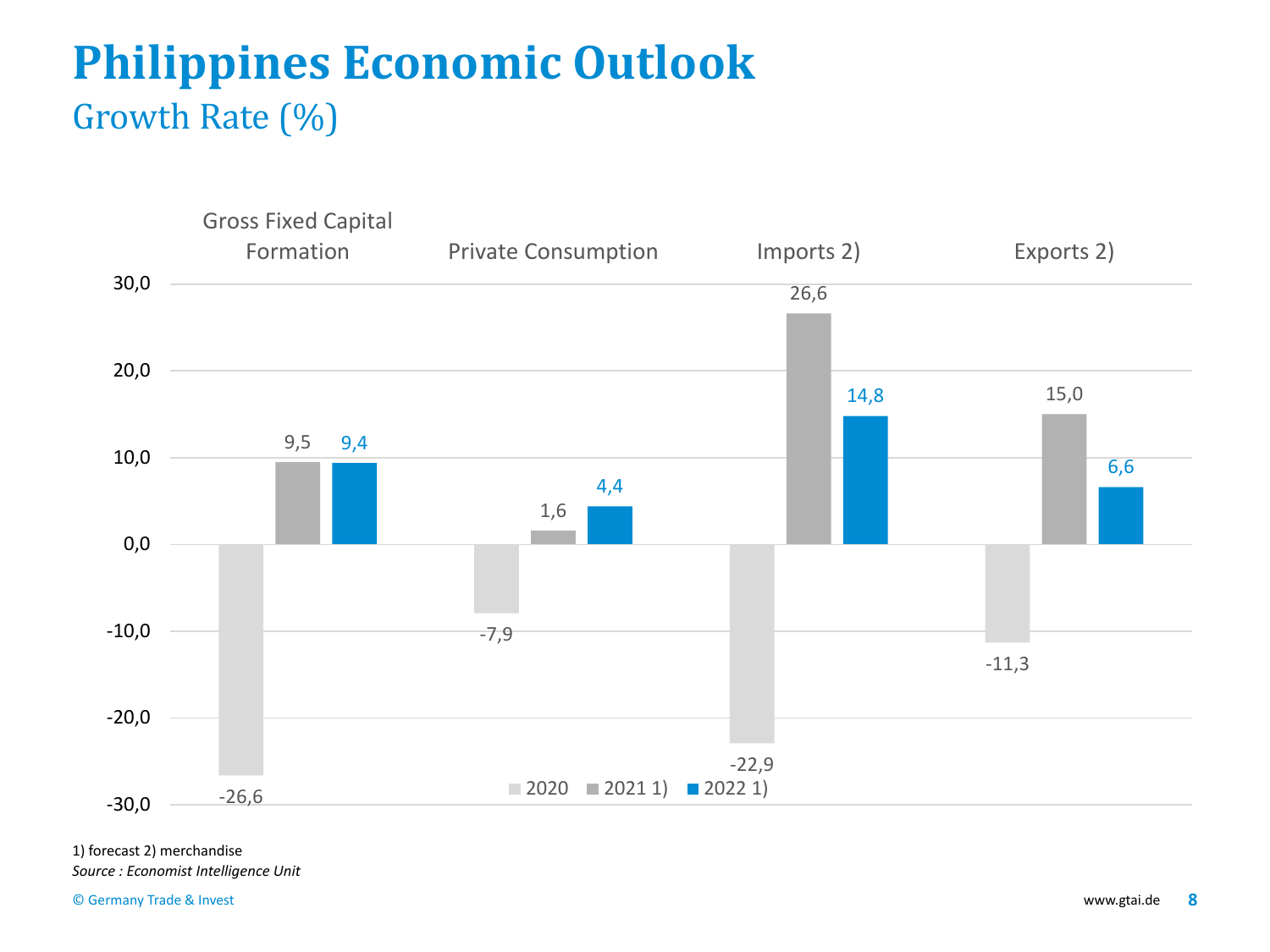## **Philippines Economic Structure 2020**

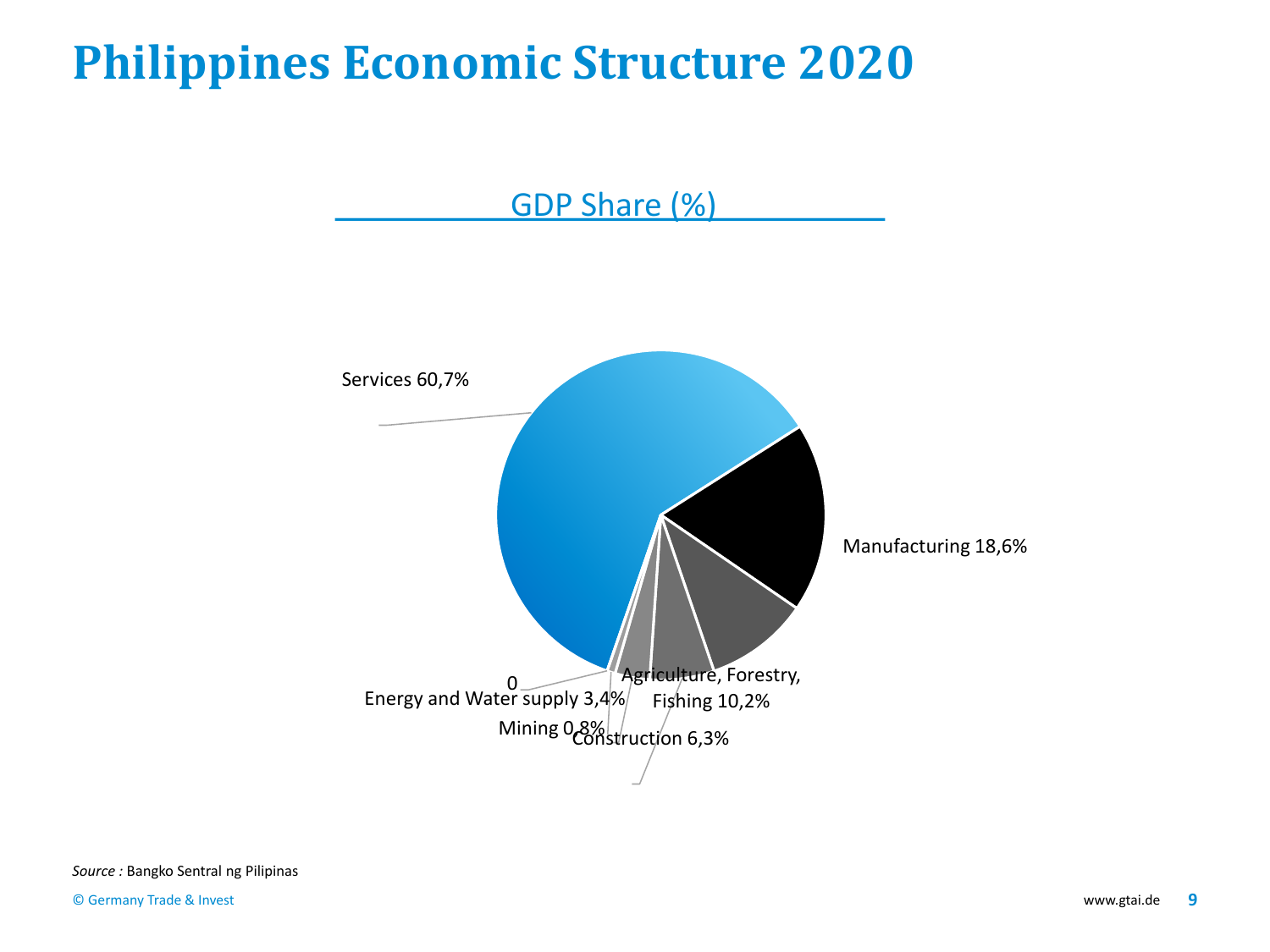## **Philippines Economic Outlook**

#### **SWOT-Analyse Philippinen**

| <b>Strengths</b>                                                              | Weaknesses                                                                               |  |
|-------------------------------------------------------------------------------|------------------------------------------------------------------------------------------|--|
| Relativ gut ausgebildete, englischsprachige Ar-<br>beitskräfte                | Relativ schwaches verarbeitendes Gewerbe                                                 |  |
| Junge und wachsende Bevölkerung                                               | Hohe Abhängigkeit von Geldtransfers im Ausland arbeiten-<br>der Philippiner              |  |
| Privater Konsum als Motor des Wachstums                                       | Mangelhafte Infrastruktur und hohe Transportkosten                                       |  |
| Starker Dienstleistungssektor, vor allem im<br><b>BPO-Segment</b>             | <b>Ineffiziente Verwaltung</b>                                                           |  |
| Wachsende Mittelschicht                                                       | Veraltetes Finanzsystem und laxe Zahlungsmoral                                           |  |
| <b>Opportunities</b>                                                          | <b>Threats</b>                                                                           |  |
| Ausbau der Infrastruktur (BBB-Programm der<br>Regierung)                      | Starke wirtschaftliche Auswirkungen der<br>Coronakrise (Firmenpleiten, Arbeitslosigkeit) |  |
| Hohe IT-Affinität der Bevölkerung                                             | Hohe Energiekosten im regionalen Vergleich, Strom- und<br>Wassermangel                   |  |
| Mittelfristig steigende Kaufkraft und Konsum-<br>begeisterung der Bevölkerung | Starke Importabhängigkeit bei hochwertigen Produkten                                     |  |
| Weiteres Potenzial im Tourismus (Post-Coro-<br>na)                            | Fachkräftemangel                                                                         |  |
| Steigende Nachfrage nach Gesundheitsleistun-<br>gen                           | Naturkatastrophen (Erdbeben, Taifune)                                                    |  |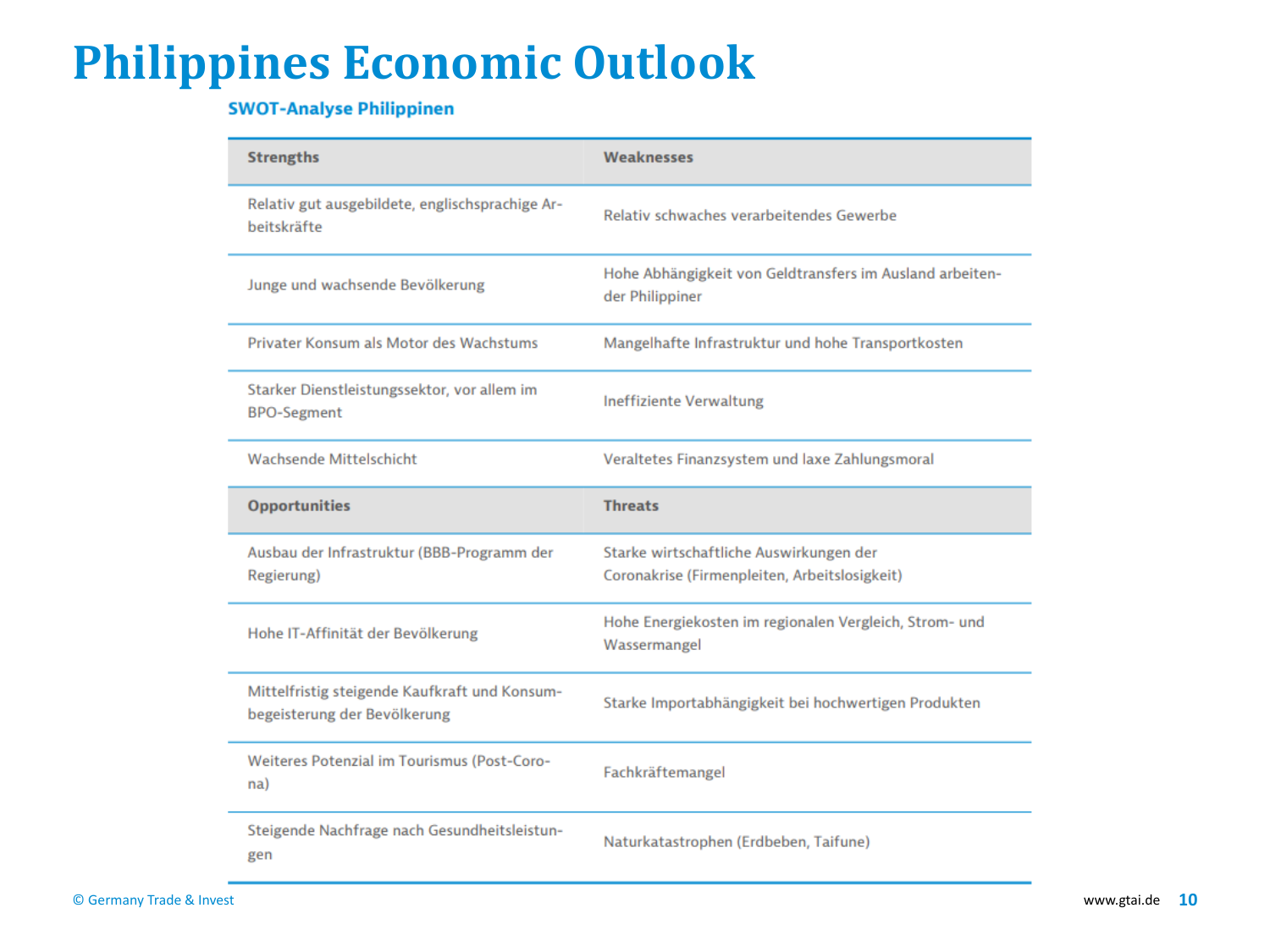## **Philippines Trade Trend** (BUS\$)

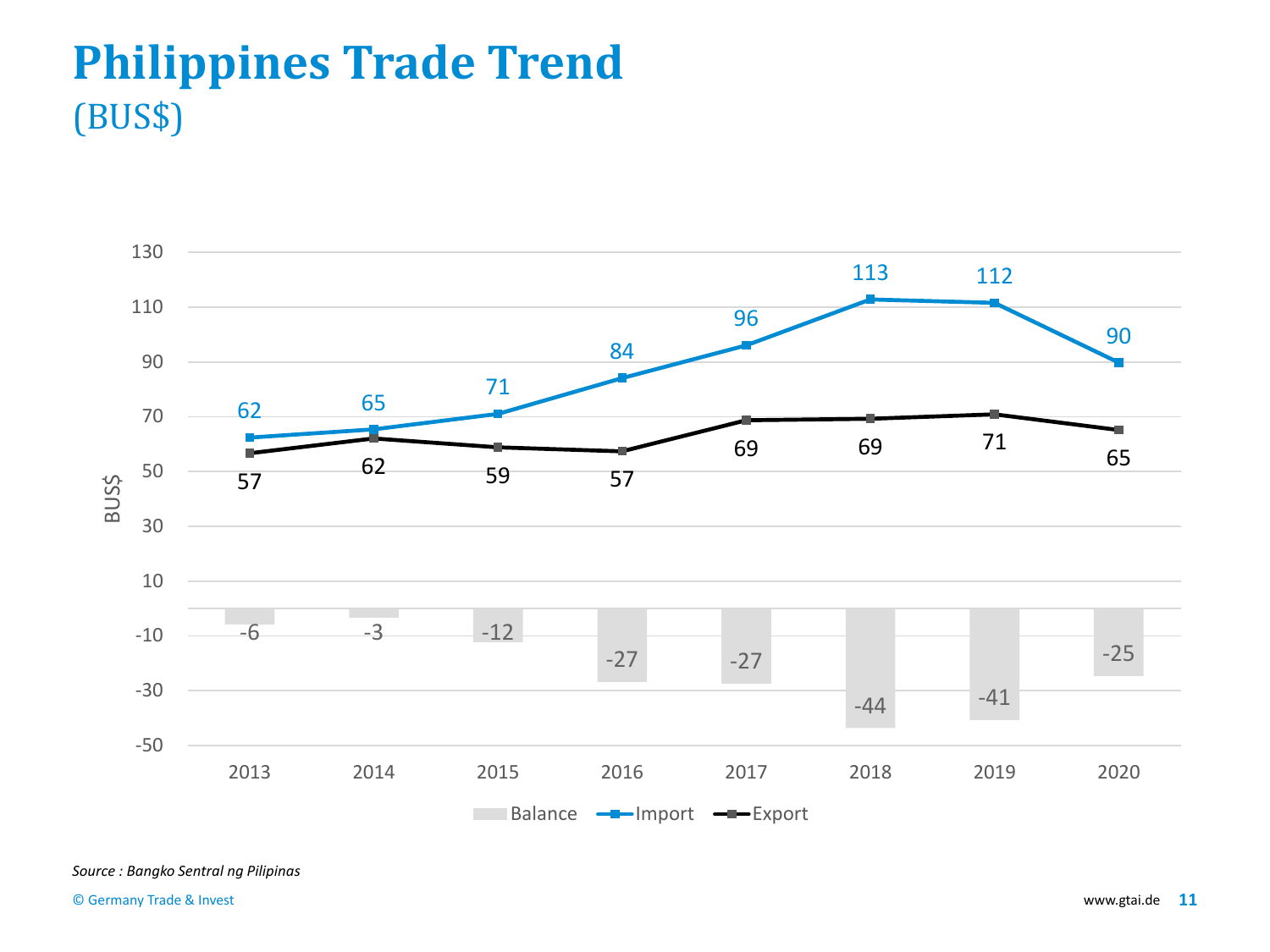# **Philippines Major Trading Commodity 2020**

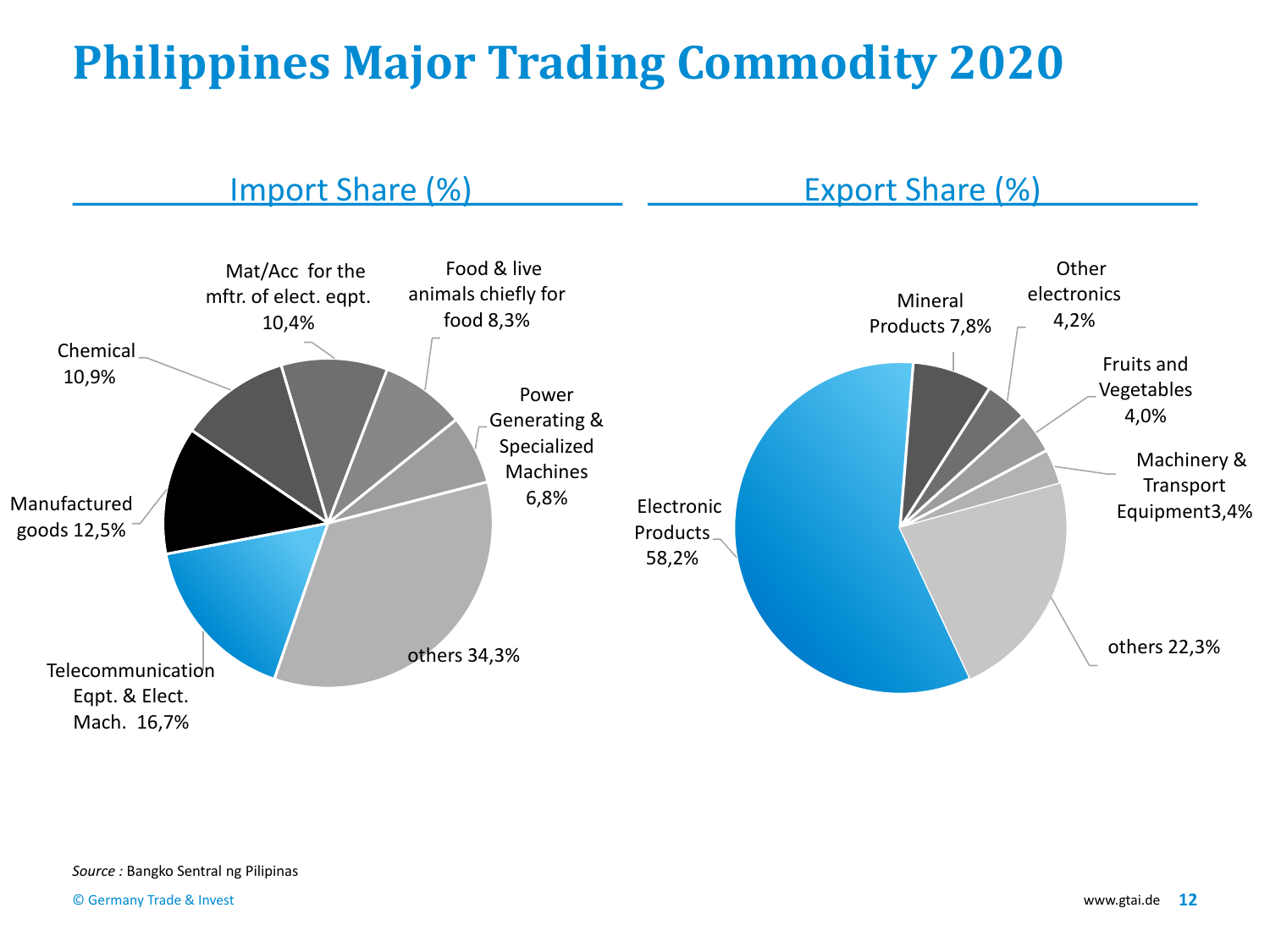# **Philippines Major Trading Partner 2020**

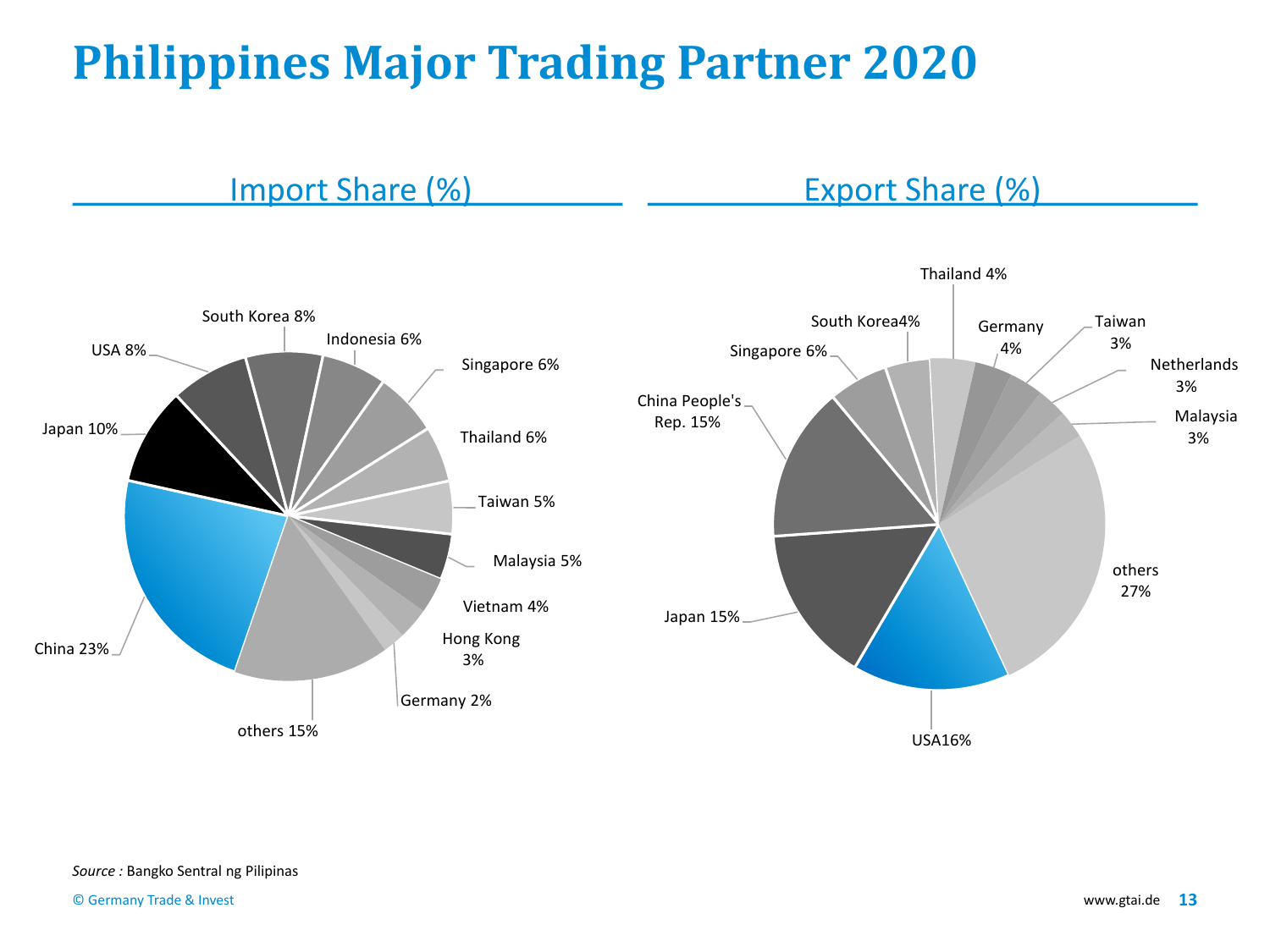#### **Philippines Trade Trend (Germany)** Growth rate (%)

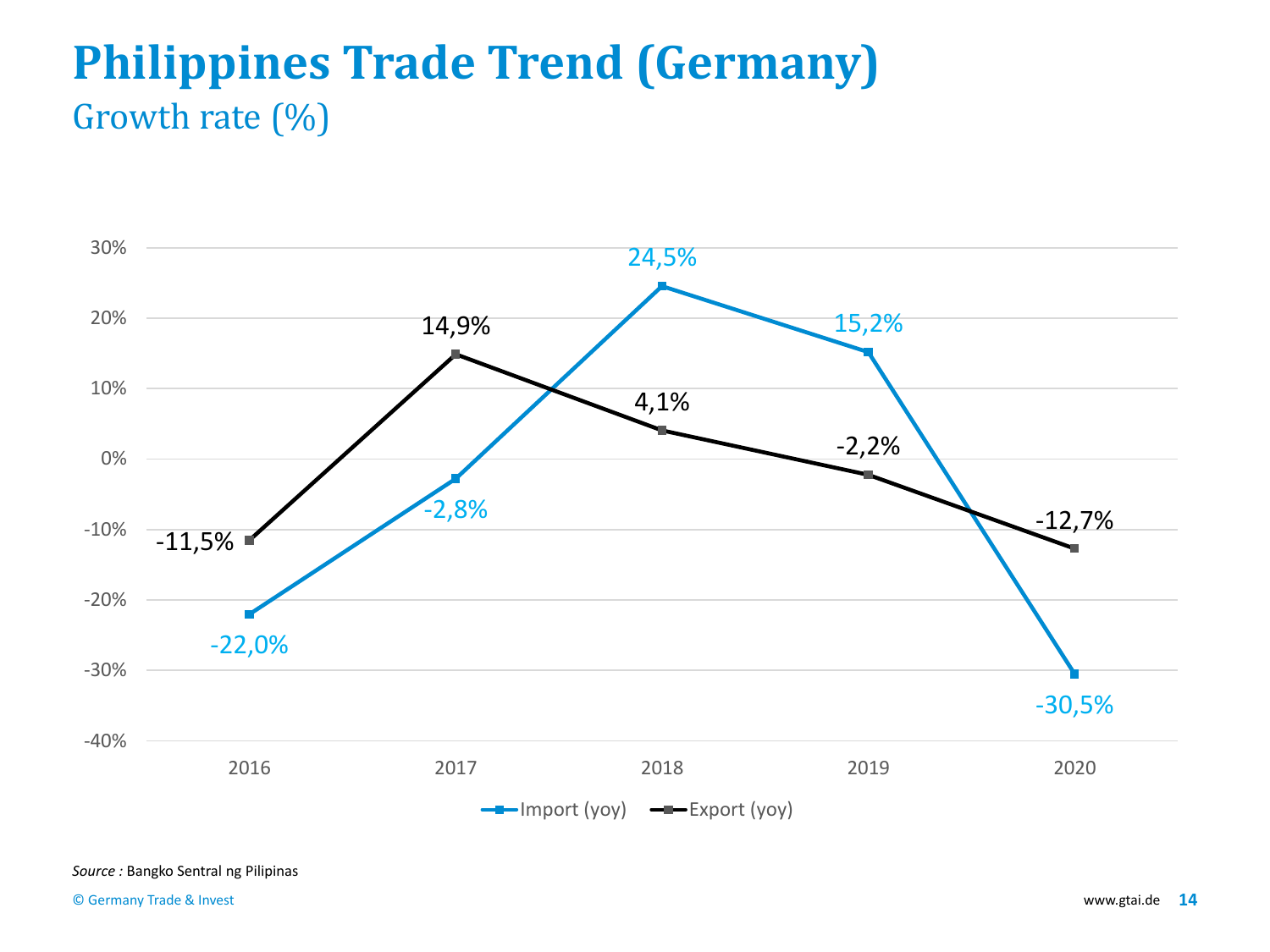# **Philippines GDP**

#### Growth Rate (%)



1) forecast

*Source : Economist Intelligence Unit*

© Germany Trade & Invest www.gtai.de **15**